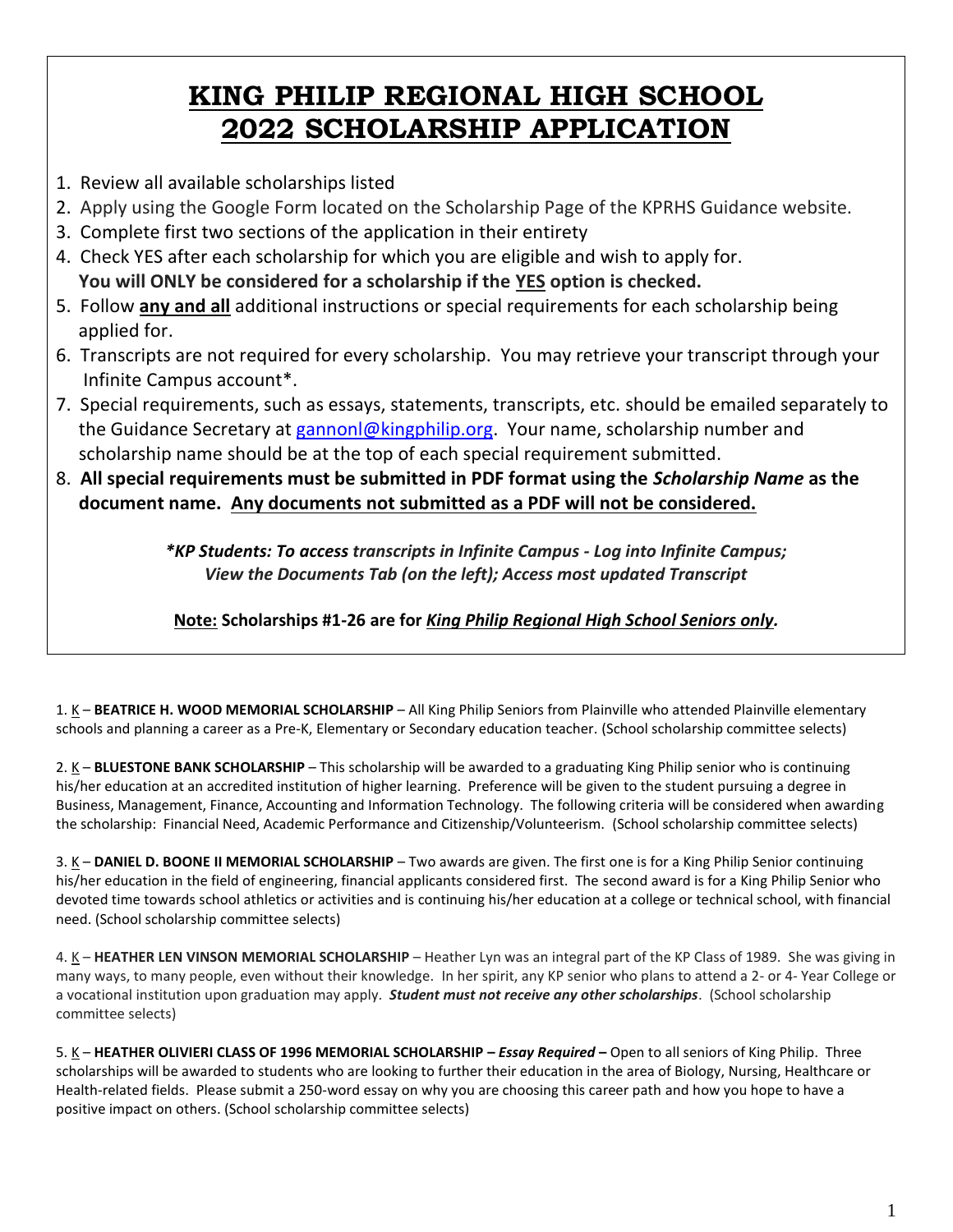6. K – **HONEY DEW DONUTS SCHOLARSHIP** – *Essay Required* – Open to all King Philip seniors who are looking to further their education at a 4-year college or university. Student needs to have maintained a B- average or better and has participated in local community/charitable activities. Must submit a short essay or statement describing why they are deserving of this scholarship, the college they are looking to attend and if they are Honey Dew Donuts employee or if a member of their family is employed at HDD. (School scholarship committee selects)

7. K – **JOSEPH S. MOSES MEMORIAL SCHOLARSHIP** – *Essay Required* – This scholarship is in memory of a 2004 King Philip graduate, Joseph S. Moses. Joe was a kind, gentle, and generous young man who was loved by many. His kindness and generosity touched many lives. In his memory, his family would like to honor him by offering a scholarship, open to all seniors of King Philip Regional High School who are pursuing their education at a college/university or trade school and can demonstrate financial need. Please submit a 200-word essay as to how your kindness and/or generosity has impacted the life of someone. (School scholarship committee selects)

8. K – **KING PHILIP BOYS SOCCER COMMUNITY SERVICE AWARD –** *Essay Required -* This scholarship is for a graduating senior member of the KPHS boys' soccer program. The recipient of the award should demonstrate excellence in civic engagement and citizenship, generosity of spirit, respect for his teammates and the members of his community, and a demonstrated desire for diversity and inclusivity. The funds from this scholarship may be used for any expenses related to a college education. Applicants for this award should submit two character recommendations and an essay (500 words max) to the KPHS Scholarship Committee. The essay should answer one of the following essay prompts: How did the graduating senior's service shape him in one or more of the noted areas above? Or provide a reflection on the importance of one or more of the characteristics noted in the areas above. (School scholarship committee selects)

9. K – **KING PHILIP BOYS SOCCER WARRIOR AWARD –** *Essay Required -* This scholarship would be for a graduating senior member of the KPHS boys' soccer program. The recipient of the award should demonstrate the excellences of character celebrated by the KPHS boys' soccer program but especially those related to courage, accountability, self-control, and competitiveness. The funds from this scholarship may be used for any expenses related to a college education or for entrepreneurship. Applicants for this award should submit two-character recommendations and an essay (500 words max) to the KPHS Scholarship Committee. Essays should describe a time in the graduating senior's life when one of the character traits listed above were important to his life or influenced him in his actions. (School scholarship committee selects)

10. K – **KING PHILIP CLASS OF 1995 ROBERTA NEGUS MEMORIAL SCHOLARSHIP** – A King Philip Senior who best exemplifies leadership, school spirit, and a willingness to help others. (School scholarship committee selects)

11. K - LOFA TATUPU SCHOLARSHIP - Two Awards given. The first is for a King Philip Senior, who is a deserving student and is continuing their education in a vocational or technical program. The second is for a King Philip Senior with special needs who is continuing his/her education. (School scholarship committee selects)

12. K – **MAGGIE DEENEY MEMORIAL SCHOLARSHIP –** A King Philip Senior living in Plainville and attended Plainville Public Schools. The student should be enrolled in a program with plans to obtain a degree in a field such as Speech and Language Therapy, Occupational Therapy, Physical Therapy, School Psychologist or Guidance Counselor. (School scholarship committee selects)

13. K - NEELA GRACE NADKARNI MEMORIAL SCHOLARSHIP - A King Philip Senior who excelled in English. (School scholarship committee selects)

14. K – **NORTH ATTLEBORO/PLAINVILLE ROTARY CLUB SCHOLARSHIP** – Open to all King Philip Seniors living in Plainville. The scholarship will be awarded to a student who exhibits community service based upon the Rotary International Motto "Service above Self". (School scholarship committee selects)

15. K – **RAVINDRA & SARA NADKARNI MEMORIAL SCHOLARSHIP** – A King Philip Senior who is committed to community service and uses the nature of their volunteer efforts as a force to improve the lives of others. All entries must include a letter of nomination from a volunteer supervisor or teacher stating in detail the nature of the community service(s) performed. (School scholarship committee chooses)

16. K – **ROBERT J. PERRY MEMORIAL SCHOLARSHIP** – This scholarship is given in memory of Robert J. Perry who taught Mathematics at King Philip Regional High School for 32 years. The scholarship will be awarded to a member of the King Philip class of 2022 pursuing a bachelor's degree in the field of Education. (School scholarship committee selects)

17. K – **ROBERT W. TOPHAM JR. V.F.W. 9658 SCHOLARSHIP** – A King Philip Senior. First preference will be given to son/daughter or grandchild of a veteran (please provide proof of military service). Students must also show need of financial assistance. (School scholarship committee selects)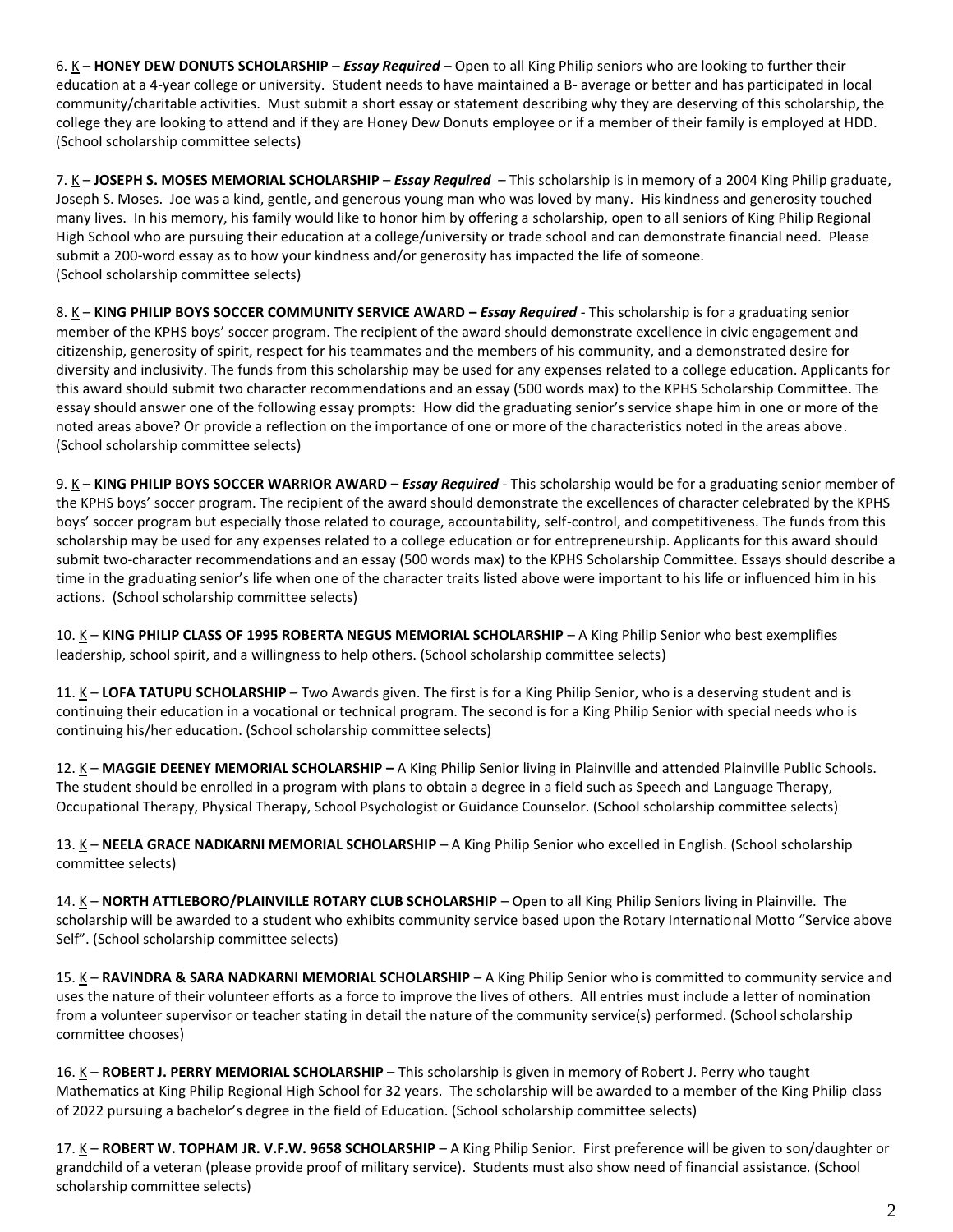18. K - THE ANTHONY & MARY DIRE MEMORIAL SCHOLARSHIP - A King Philip Regional High School senior pursuing a bachelor's degree in the field of Education. (School scholarship committee selects)

19. K – **THE PATEL SCHOLARSHIP FOR COMMUNITY SERVICE** – A King Philip Senior who excels in community service. (School scholarship committee selects)

20. K – **THE PETER O. HEFRON MEMORIAL SCHOLARSHIP** – A King Philip Regional High School senior planning to further their education and can demonstrate financial need. (School scholarship committee selects)

21. K – **THE RYLEE COLLINS MEMORIAL SCHOLARSHIP** – *Essay Required* - Open to all King Philip Seniors planning to continue their education beyond high school. Please write a short essay describing your understanding of the concept of kindness to others. Include in the essay how you demonstrated kindness to other while at King Philip and how you will continue to be kind and compassionate to others in the future. (School scholarship committee selects)

22. K – **THOMAS D. POLICASTRO MEMORIAL SCHOLARSHIP** – A King Philip Senior who plans to pursue a technical or engineering career. (School scholarship committee selects)

23. K – WALTER T. HOLMES SCHOLARSHIP – All King Philip Seniors from Norfolk are eligible. (School scholarship committee selects)

24. K - WILLIAM L. DANIEL, Jr. MEMORIAL SCHOLARSHIP FIRE & EMT - Open to all King Philip Seniors furthering their education in the fields of fire safety science and/or emergency medical technician. (School scholarship committee selects)

25. K - WILLIAM L. DANIEL, Jr. MEMORIAL SCHOLARSHIP PUBLIC SAFETY AWARD - Open to all King Philip Seniors furthering their education in the field of public safety. (School scholarship committee selects)

26. K – **WILLIAM S. NICHOLS MUSIC SCHOLARSHIP** – A King Philip Senior who participated in any area of musical study during their high school years (at least 2 consecutive years in a music program) at King Philip. Seniors should have participated in one or more of the following: Marching Band, Symphony Band, Jazz Ensemble, Color Guard, Percussion Ensemble, World Percussion, Choral Program or Honors Band. Seniors should be pursuing their passion and talent for music in their collegiate studies. (School scholarship committee selects)

27. **BHHS EVOLUTION PROPERTIES SCHOLARSHIP** – *Essay Required* - Open to all seniors living in Wrentham. This scholarship will be awarded to a candidate who is planning to attend a college or university in the hopes of obtaining a degree in Business. Applicants are required to submit an essay of no more than 500 words explaining what has shaped their desire or spurred their interest to enter the Business world. **(Donor Selects)**

28. **BUBBA STRONG CHARITABLE SCHOLARSHIP** – *Essay Required* - Candidates for consideration to receive this scholarship shall be residents from Norfolk, Plainville or Wrentham who are currently enrolled as a senior in high school, plan on attending college (2 year accredited community college, or a 4 year accredited college or university) in the Fall of 2022, and have been impacted, directly or indirectly (i.e. the student or an immediate family member of the student), by a life-threatening disease. *Essay required* – Candidates are required to write a 250-minimum word essay (font size 12, single spaced) stating their reason for applying for this scholarship and explaining how they have been personally impacted by this particular life-threatening disease. **(Donor Selects)**

29. K – **EILEEN M. HAMLIN MEMORIAL SCHOLARSHIP** – A King Philip Senior with financial need; must be very involved in community service. **(Donor Selects)**

30. K – FRANKLIN COUNTRY CLUB HALL OF FAME AWARD – A King Philip Senior attending a four-year college with financial need. Seniors must have participated on a KP Golf team for at least two years and shown scholastic achievement. **(Donor Selects)**

31. K – **FRIENDS OF KING PHILIP TRACK & CROSS COUNTRY** – *Essay/Paragraph Required* - Open to all King Philip seniors who participated in Cross Country, Indoor Track and/or Spring Track who has exhibited a positive attitude, put forth extreme effort and models excellent sportsmanship throughout their career. *Optional* – Candidates are invited to submit a 5-7 sentence paragraph about what Track and/or Cross Country has meant to them during their high school career. **(Donor Selects)**

32. **FRIENDS OF THE FISKE LIBRARY** - *Essay Required* - Must be a 2022 high school graduate from the town of Wrentham. *Essay Required* – Please choose ONE of the topics below and submit a short essay (max. 1-2pages). 1. Tell us about any book that resonated with you, sometime during your lifetime, and explain why or 2. What do you think public libraries could do to attract more middle and high school students?

Note: Relatives of library employees, trustees or FOF board members are not eligible to apply. **(Donor Selects)**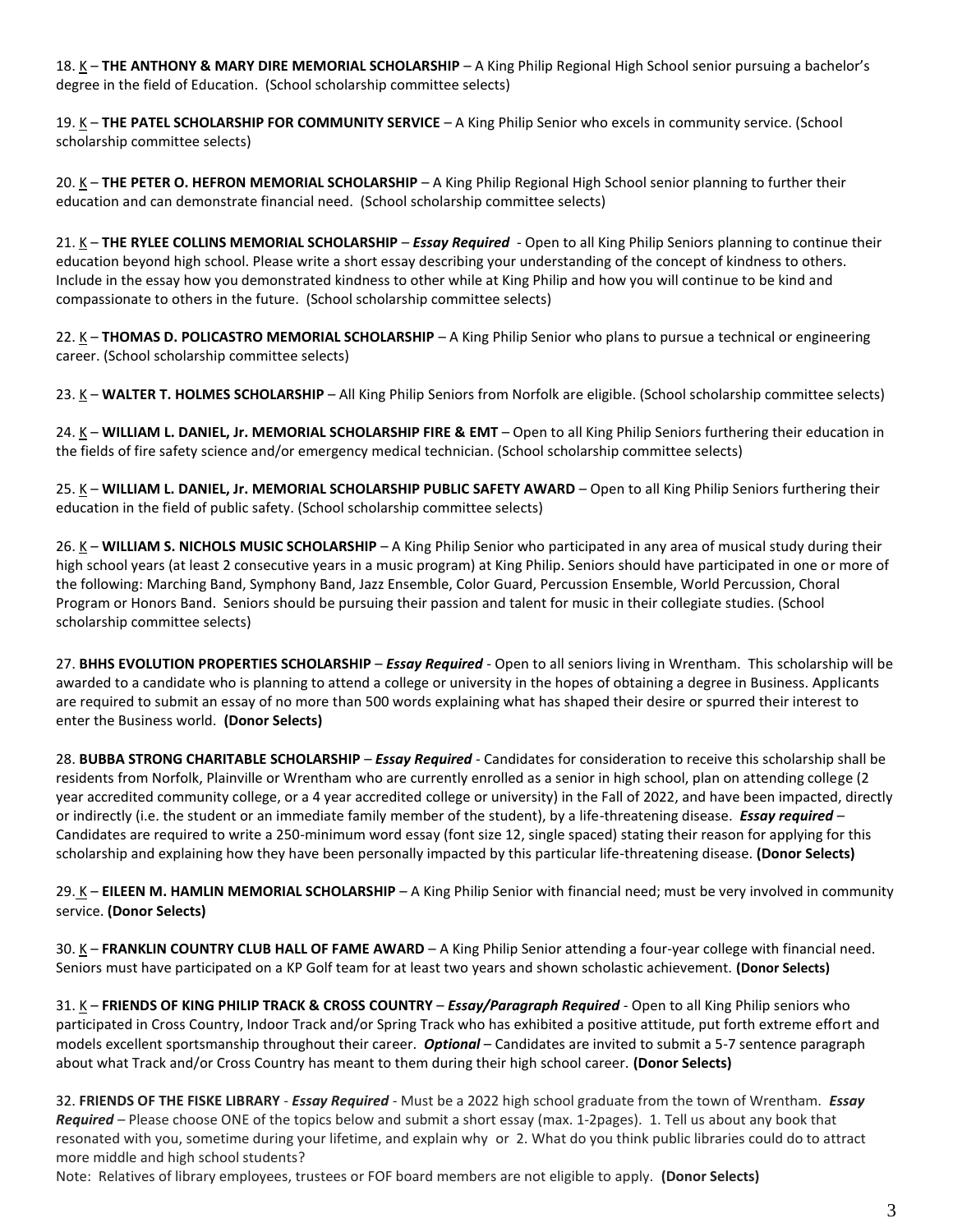33. K – **GEOFFREY B. SWAN SCHOLARSHIP** – A King Philip Senior continuing his/her education in the field of art and who has shown excellence in art achievement**. (Donor Selects)**

34. K – HENRY CARR SCHOLARSHIP – *Essay Required* - If you want to ask one question, ask yourself, what are you giving to the universe and only that will be returned." - *[Amit Ray](https://www.goodreads.com/author/show/492884.Amit_Ray) Henry Carr gave to the whole KP universe and beyond. His gifts were not limited to one activity or one peer group. His ubiquitous appeal to every corner and person in the KP universe was the fact that his concern and friendship was "real." He gave—not because of recognition—but because he loved the diverse people and personalities that make up the King Philip community. And when Henry was diagnosed with cancer in the spring of 2014, he received that love back from the King Philip family. This reciprocal relationship continued for two more years. Cancer did not stop Henry from giving to our community—not even when his cancer returned and not even when it became terminal. And through that courageous battle, he leaned on KP after having given so much to our universe.* One of Henry's questions to himself and others throughout his battle was "Tell me what is it you plan to do with your one wild & precious life?" So what is your answer to Henry? As importantly, how has what you have given to KP and received from KP contributed to that plan? Complete and submit an essay on this topic. No transcript needed. **(Donor Selects)**

35. **HOLLY CLUB OF WRENTHAM SCHOLARSHIP** – *Transcript and Essay Required* - High school seniors from public, private and charter schools, or home schooled, residing in Norfolk, Plainville and Wrentham, planning to further their education full-time within the following academic school year. Please submit a high school transcript and a 200 word or less essay stating what your community service experience means to you and the effect it has had on you/your life. **(Donor Selects)**

36. K – **JAMES L. TUPPER SCHOLARSHIP** – *Essay Required* - The James L. Tupper Scholarship should appeal to an individual that would like to pursue a business degree in order to start his or her own business. Please write an essay that describes the type of business you would like to operate and how this business may help other people. Please describe how Mr. Tupper's core values of hard work, integrity, truthfulness, honesty, and consistency of product will be woven into your business philosophy. *Please note*: DECA projects are NOT criteria for this scholarship. **(Donor Selects)**

37. K – **JEN McCANN MEMORIAL SCHOLARSHIP –** *Statement Required* **–** Open to seniors at King Philip Regional High School who will pursue a career in public education and have displayed the qualities of empathy, integrity, and a love of learning that defined the life of History and Social Sciences teacher and King Philip Teachers Association Vice President Jen McCann. Applicants are required to submit a 500 word or less statement describing their reasons for pursuing a career in education. **(Donor Selects)**

38. K – **JM HOME HEALTHCARE SCHOLARSHIP** – *Essay Required* – JM Healthcare is a non-medical in-home healthcare service provider that assists individuals and families. They are dedicated to helping clients lead dignified and independent lifestyles in the comfort and safety of their own home. This scholarship is open to a King Philip senior pursuing a degree in the nursing field. Applicants are required to submit a short essay stating why you are pursuing an education in the nursing field, along with a letter of recommendation (no relatives please). **(Donor Selects)**

39. **JOHN CROWTHER LACROSSE SCHOLARSHIP** – **SEPARATE APPLICATION** – *Essay Required* – Open to all senior lacrosse athletes who have participated at the varsity level, in the Hockomock League. Student must be enrolling in a 4-year college/university, full-time, beginning in the fall of 2022. Applicants need to submit a typed 1-page essay (maximum) describing how he or she displayed the qualities of humility, leadership, selflessness, and work ethic, while embracing and practicing the concept of team before self as a high school lacrosse player. Applicants also need to submit two (2) letters of recommendation: one (1) from current high school or club lacrosse coach and one (1) from a non-family member; can be a member of the community, church, employer, etc*. John Crowther Lacrosse Scholarship applications and complete information can be found on the Guidance Department website.* **(Donor Select)**

40. K – **JOHN JAMES MAGUIRE MEMORIAL SCHOLARSHIP** – *Essay Required* - All King Philip seniors who have maintained a 3.3 GPA or higher and are pursuing a four-year degree in psychology or a career in mental health services are eligible. Please submit a onepage essay describing your goal in this major and the path you see yourself following to attain your career ambition. **(Donor Selects)**

41. K – **KING PHILIP CLASS OF 2018 SCHOLARSHIP –** *Essay Required -* All King Philip seniors are eligible. Please submit a one-page essay illustrating how you demonstrate the characteristics of a true King Philip Warrior and how you will continue to throughout your life. **(Donor Selects)**

42. K – KING PHILIP LEO CLUB COMMUNITY SERVICE SCHOLARSHIP – *Essay Required* - A King Philip Senior who is a member of the Leo Club. Please submit, along with your application, an essay that describes your involvement and any contributions with the King Philip Leo Club, along with how community service has impacted your life. **(Donor Selects)**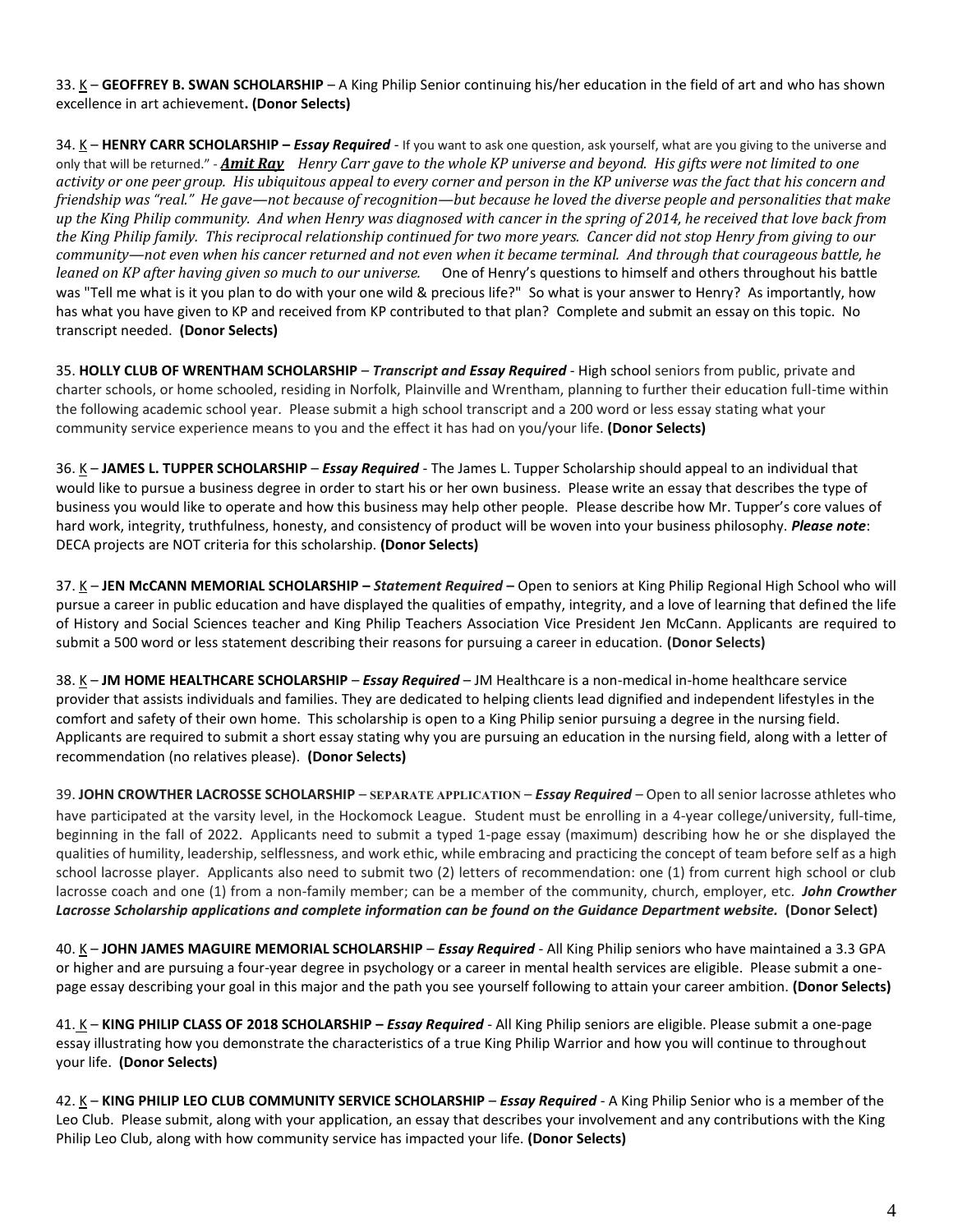43. K – KING PHILIP MASTER THESPIAN SCHOLARSHIP – A King Philip Senior who has been active in the King Philip Drama Club for a minimum of 2 years and has at least a 2.5 GPA. This scholarship may only be awarded to students attending a non-profit institution of higher learning. **(Donor Selects)**

44.K – **KING PHILIP MUSIC ASSOCIATION SCHOLARSHIPS** – **SEPARATE APPLICATION REQUIRED** - There are several scholarships available to King Philip Seniors who participated in the King Philip School District Music Program through their senior year. These scholarships are the John Foulis Memorial Scholarship, the Ann Policastro Memorial Scholarship and the King Philip Music Association Scholarships. Students can obtain a copy of this scholarship application by clicking on the music program website at [http://www.kingphilipmusic.org.](http://www.kingphilipmusic.org./) The application link will be located on the front page of the website. *\*Please complete ONE Application if you are eligible for multiple KP Music Scholarships.* **(Donor Selects)**

45. K- KING PHILIP NATIONAL HONOR SOCIETY BOOK GRANT - A King Philip Senior who is a member of the National Honor Society. **(Donor Selects)**

46. **KING PHILIP SOCCER ASSOCIATION (KPSA) SCHOLARSHIP** – **SEPARATE APPLICATION REQUIRED** - A Senior member of King Philip Soccer Association who has participated for a minimum of four seasons (This includes  $7<sup>th</sup>$  and  $8<sup>th</sup>$ , fall and spring soccer, as well as high school spring season). Applicants should be able to name their coach for each season played on their application. Applicants that played more than four seasons should be given greater consideration. Applicants must have been active in community service. *KPSA Scholarship application and complete information can be found on the Guidance Department website, under the Scholarship tab.* **(Donor Selects)**

47. K - KING PHILIP SPORTS BOOSTER CLUB SCHOLARSHIP - *Essay Required* - A King Philip Senior who should have played a sport for at least two years including senior year (Varsity or JV) and answer one of the following questions (maximum 250-word answer): 1. Why/How did participating in sports at King Philip influence your high school experience? 2. Recount an experience that impacted your team's spirit and success and your role in this experience. 3. Explain why your participation in sports will be a fond memory to carry forward. This scholarship is not based on academics; however the applicant cannot have been prohibited from participating in a sport because of an academic probation or suspension due to alcohol or drug use. This will be verified by administration. Submission should only include your name on the top of the paper and not included in the body of the text. Transcripts and application form are not needed or required. (**Donor Selects)**

48. K- **KING PHILIP STUDENT COUNCIL BOOK GRANT** – *Statement Required* – A King Philip senior who is a Student Council member in good standing and has demonstrated a strong commitment to King Philip and the KP Student Council. Students are required to complete a short, well thought out, statement outlining their leadership roles during high school, demonstrating how they have supported the student body of King Philip and the KP Student Council. **(Donor Selects)**

49. **KING PHILIP WALPOLE YOUTH HOCKEY ALUMNI SCHOLARSHIP** – *Essay Required* - All current and former KPW players are eligible to apply for this scholarship. In order to be considered, student-athletes must submit the following materials, along with a transcript: 1. What teams were you a member of during your King Philip Walpole Youth Hockey career? 2. Describe your involvement in your community, either through service projects, volunteering or employment. 3. Submit an essay (1,000 words maximum) answering the following question: "How has playing for the King Philip Walpole Youth Hockey helped your growth as a person?" **(Donor Selects)**

50. K – **MARY C. BREMILST MEMORIAL SCHOLARSHIP –** *Essay Required* – Open to all seniors of King Philip Regional High School who have participated in the KP Marching Band. Applicants are required to submit a 500 word, or less, essay on how the marching band experience has helped them grow as an individual and if they plan to pursue music in college. **(Donor Selects)**

51. K – NANCY TOWER MEMORIAL SCHOLARSHIP – *Essay Required* - Open to all seniors who will major in the field of art/art education. Seniors must complete an essay describing how their own attributes align with Mrs. Tower's core values of: exemplifying selflessness, being an inspiration to others, and having a positive outlook on life. **(Donor Selects)**

52. **NORFOLK COMMUNITY LEAGUE HITTING THE BOOKS SCHOLARSHIP** – *Essay Required* - All Seniors from Norfolk are eligible. Must submit a current copy of transcript. Essay required: 500 words or less explaining his/her commitment to and experience in community service. (**Donor Selects**)

53. K **– NORFOLK COUNTY TEACHERS ASSOCIATION HARLAND L. COOK SCHOLARSHIP** – **SEPARATE APPLICATION REQUIRED** - *Statement Required* - All King Philip Seniors who are planning on pursuing a teaching career are eligible. Students must submit their completed application to Mrs. Gannon at [gannonl@kingphilip.org](mailto:gannonl@kingphilip.or) in pdf format . Norfolk County Teachers Association Harland L. *Cook Scholarship applications can be found on the Guidance Department website*. (**Donor Selects**)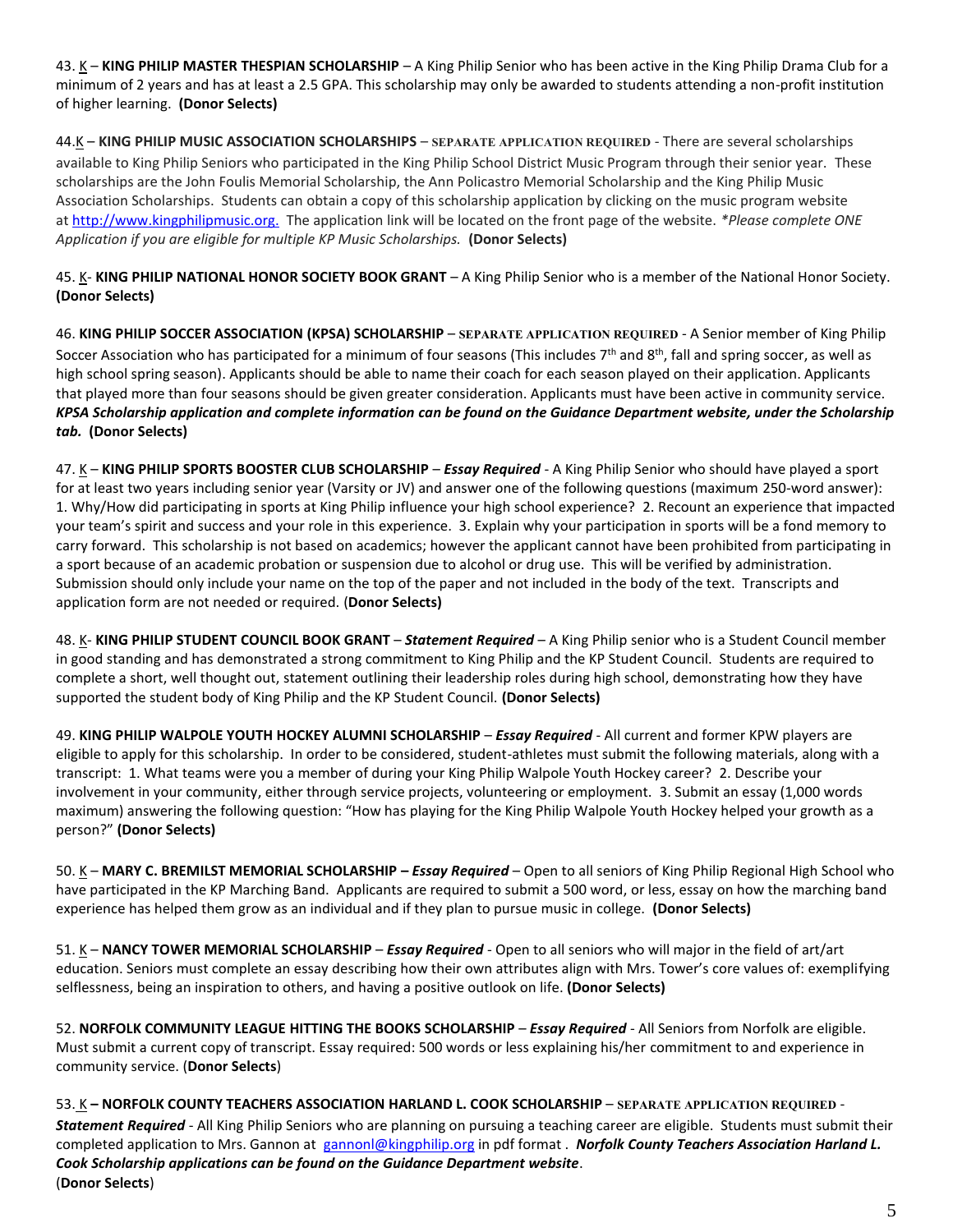54. K - NORFOLK FIREFIGHTERS ASSOCIATION SCHOLARSHIP - All King Philip seniors that reside in Norfolk are eligible. **(Donor Selects)**

55. **NORFOLK LIONS SCHOLARSHIP** – **SEPARATE APPLICATION REQUIRED** - Open to all seniors living in Norfolk. The scholarship will be awarded to candidates based upon academic achievement, extracurricular activities and who have been actively involved in community service activities, with a particular emphasis on community service activities sponsored by the Norfolk Lions Club. *Norfolk Lions Scholarship applications can be found on the Guidance Department website, under the Scholarship tab*. (**Donor Selects**)

56. **NORFOLK POLICE ASSOCIATION SCHOLARSHIP** – *Essay Required* - Candidates for consideration to receive this scholarship shall be high school seniors who are residents of Norfolk. It is preferred that applicants be interested in furthering their education in Criminal Justice or Public Safety but is not a mandatory field of interest. Applicants are required to submit a 500 word or less essay on why they should be considered. (i.e.: personal accomplishments, contributions to the community, volunteering). 3 letters of recommendation, by non-family members (teacher, coach, leader of organization, head of church or member of the community) are also required. **(Donor Selects)**

57. K - NORFOLK TEACHERS ASSOCIATION SCHOLARSHIP - A King Philip Senior who resides in Norfolk, who attended, either or both, the H. Olive Day School and the Freeman-Kennedy School and who plans to go into the field of teaching. **(Donor Selects)**

58. K – **OMICRON BETA – SADD BOOK GRANT** – *Essay Required* - All King Philip seniors who are active members of SADD, college bound with a passion for community service and are academically in good standing are eligible to apply. Applicants must submit a 500 word or less essay based on the following prompt: "How will you implement what you have learned in SADD to better your community in your post high school endeavors?" **(Donor Selects)**

59. **PAUL I. DOUGLAS MEMORIAL "LIVE YOUR DREAM" SCHOLARSHIP –** *Essay Required* - A senior within the district, who plans on furthering his/her education. Provide a short essay explaining your dream and "how to live your dream." **(Donor Selects)**

60. K – **PICERNE FAMILY SCHOLARSHIP** – **SEPARATE APPLICATION REQUIRED** - Students eligible for the award will be seniors graduating from KPRHS who are residents of Plainville, exhibit the qualities of civic leadership, strong character, community service, extracurricular involvement, academic excellence, good citizenship, financial need and who plan to attend a 4-year college. *NOTE:* Completed Picerne Family Scholarship application is required*. Picerne Family Scholarship application can be found on the Guidance Department website, under the Scholarship tab.* **(Donor Selects)**

61. **PIONEER ENGINE CO. OF THE WRENTHAM FIRE DEPARTMENT SCHOLARSHIP** – All Wrentham Seniors are eligible. Preference will be given to students entering fire science technology or public service. **(Donor Selects)**

62. K – **PLAINVILLE LIONS CLUB SCHOLARSHIP** – All King Philip Seniors from Plainville are eligible and must demonstrate financial need. (**Donor Selects**)

63. K – **PLAINVILLE PERMANENT FIREFIGHTERS FIRE & EMS SCHOLARSHIP** – A King Philip Senior from Plainville who plans to study Fire Science, EMT program, or related field. **(Donor Selects)**

64. K- **PLAINVILLE POLICE ASSOCIATION SCHOLARSHIP** – A King Philip Senior from Plainville who plans to study Criminal Justice or Public Safety. **(Donor Selects**)

65. K – **RAISE UP RYAN SCHOLARSHIP** – *Essay Required* – Open to all KP seniors who have experienced an adverse event, hardship, physical challenge or life situation that made you become a stronger person and shaped you into the person that you are now. Please submit a short essay (500 words or less) illustrating how this hardship has driven you to succeed. **(Donor Selects)**

66. K – **RANDOM SMILE PROJECT JENNIFER BALLARINO MEMORIAL SCHOLARSHIP** – A King Philip Senior who is continuing their education and has shown a propensity for community service and volunteerism. Applicant must provide specific volunteer projects and one letter of reference. **(Donor Selects)**

67. K – ROBERT L. BREMILST SR. MEMORIAL SCHOLARSHIP – *Essay Required* – This scholarship is open to all seniors of King Philip Regional High School who are looking to further their education at a trade or agricultural school. Applicants are required to submit a 500 word, or less, essay on why they plan to pursue a career in one of these fields. **(Donor Selects)**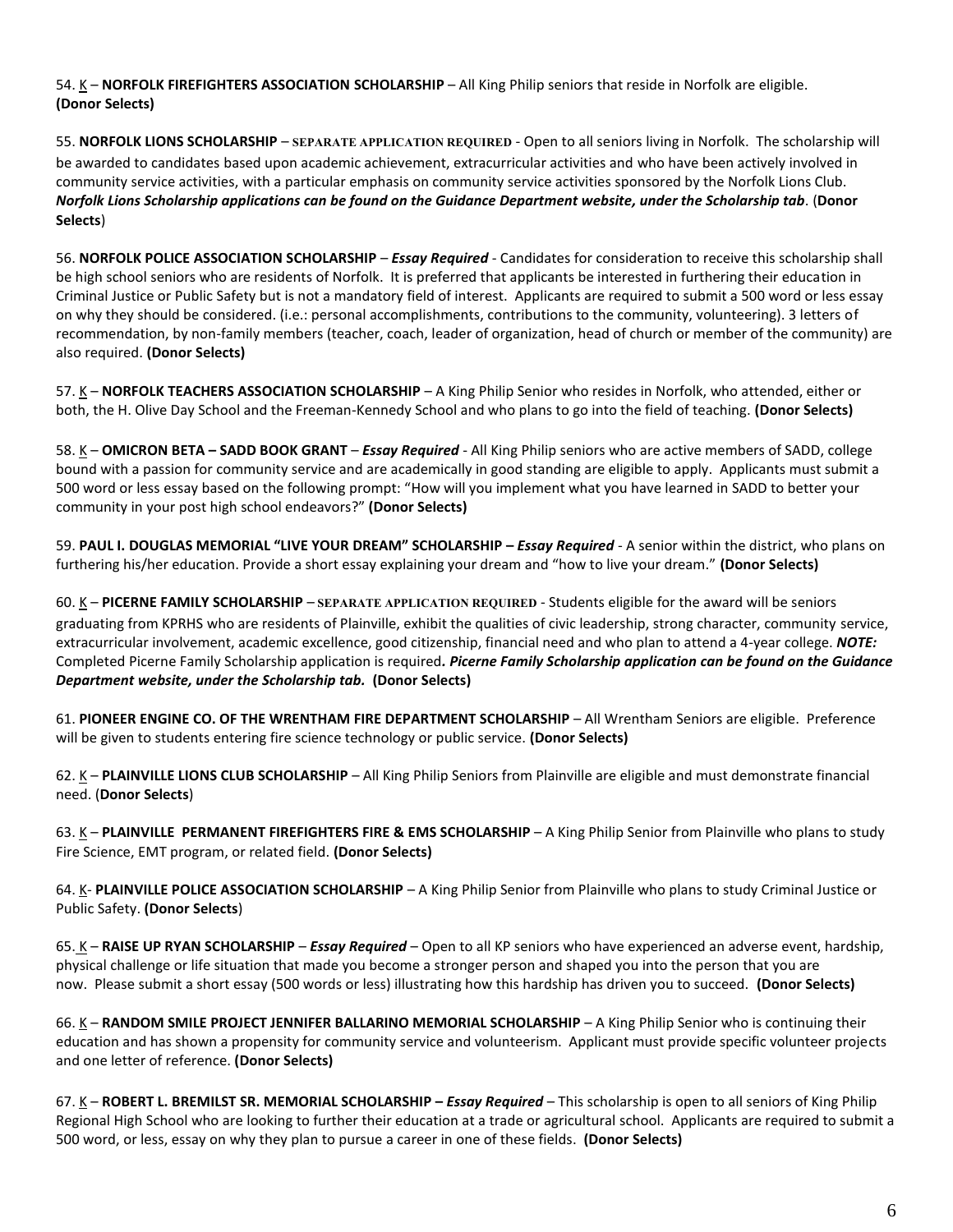68. **RUNNING FROM ANXIETY SCHOLARSHIP** – **SEPARATE APPLICATION REQUIRED** – *Essay Required* – In keeping with the message of destigmatizing mental illness and adversity, the Running from Anxiety scholarship will award one senior with a financial scholarship to be applied to either college tuition or health care services. The recipient chosen will have demonstrated an openminded approach to life with hardship and a positive outlook in daily life. *Running from Anxiety Scholarship application can be found on the Guidance Department website, under the Scholarship tab.* **(Donor Selects)**

69. K – **S.A.D.D. SCHOLARSHIP: IN MEMORY OF MAURA HOWARD & AMY CALLAGHAN –** *Essay Required* - A King Philip Senior who is an active member of S.A.D.D. and involved in community service. Attach short essay on "What alcohol awareness means to you". **(Donor Selects)**

70. **SOHOANNO GARDEN CLUB OF WRENTHAM SCHOLARSHIP** – *Essay Required* – Open to all seniors who live in Wrentham. Applicants must be accepted into a college degree program for the fall of 2016 to study landscape design, gardening, horticulture, environmental science or a related field. Applicants must submit proof of college acceptance, a high school transcript and a onepage essay (approximately 250 words) on "Why you are pursuing your field of study." (**Donor Selects)**

71. K – **SONS OF THE AMERICAN LEGION POST #225 SCHOLARSHIP** – All King Philip Seniors from Wrentham are eligible. **(Donor Selects)**

72. K – **TERI MILTON WEIR MEMORIAL SCHOLARSHIP** – *Essay Required* - This scholarship will be awarded to a King Philip Regional High School senior who intends to continue their education at either a college or a trade/technical school. Like Teri, the recipient must possess ambition, a positive attitude, and be seen by teachers and peers as empathetic and selfless, with a good sense of humor. This student values friendship and demonstrates loyalty and compassion. Please include a brief paragraph describing life experiences that have shaped who you are today. This essay should also include an example of a challenge you have overcome in achieving your education (e.g. academic, financial, personal). **(Donor Selects)**

73. K – **WRENTHAM CULTURAL COUNCIL ANDREA M. TOOKER MEMORIAL SCHOLARSHIP** – Andrea Tooker employed the arts extensively as a professional music therapist, working for decades with special needs students and other challenged individuals. She served on both the Wrentham and KPHS School Committees and as Chair of the Wrentham Cultural Council. During her career, she mentored numerous students, strongly supporting youth with a proclivity for the arts. This scholarship strives to continue her pursuit of that objective and is open to all King Philip seniors that are a member of the KPHS Art Honor Society. The student needs to have been accepted by and will attend an accredited college/university and enrolled in a study program leading to a baccalaureate degree in creative/fine arts. It is preferred (but not required) that the student be a Wrentham resident and has participated as a volunteer on behalf of his/her community, supporting an activity or program designed to promote the arts. e.g., the WCC Arts on the Common event, collaboration with the local cultural council, volunteering as a mentor to students in the elementary school system. It is suggested that applicants provide a letter of recommendation from a person with professional standing in the community, such as a teacher, clergyman or elected/appointed representative. **(Donor Selects)**

74. K – **WRENTHAM LIONS CLUB EUGENE "SKIPPY" BROOKS MEMORIAL LEADERSHIP SCHOLARSHIP** – **SEPARATE APPLICATION REQUIRED** – *Transcript & Essay Required* - All KPHS graduating seniors living in **Wrentham**, and in need of financial assistance, who have demonstrated extraordinary community leadership qualities in an officer level capacity with a KPHS, or local, service organization. Other criteria include - minimum 3.0 GPA (provide transcript); accepted and planning to attend a four-year accredited college or university; one reference from a club advisor, a teacher, or an adult leader from a local service organization; a 500-word (maximum) essay as to the importance of community service and how it has impacted the applicant's life. *Wrentham Lions Scholarship applications can be found on the Guidance Department website, under the Scholarship tab*. **(Donor Selects)**

75. **WRENTHAM LIONS CLUB EDUCATIONAL OPPORTUNITY SCHOLARSHIP** – **SEPARATE APPLICATION REQUIRED** – *Essay Required* **-**

All graduating seniors and other adult residents living in **Wrentham**, and in need of financial assistance to continue their education. This scholarship can be used by graduating seniors attending any public or private high school or have been home schooled, as well as adults seeking to continue their education and/or to prepare for a new career. Other criteria include – accepted and planning to attend a certified and accredited school; a 500-word (maximum) essay on the purpose of the scholarship request. *Wrentham Lions Scholarship applications can be found on the Guidance Department website, under the Scholarship tab*. **(Donor Selects)**

76. **WRENTHAM LIONS CLUB PHIL & MICKEY SCOTT MEMORIAL HEALTH PROFESSION SCHOLARSHIP** – **SEPARATE APPLICATION REQUIRED** – *Transcript & Essay Required* **-** All graduating seniors living in **Wrentham**, in need of financial assistance and pursuing a career in a health-related field. This scholarship can be used by graduating seniors attending any public or private high school or have been home schooled. Other criteria include – minimum 3.0 GPA (provide transcript); accepted and planning to attend a fouryear accredited college or university; a 500-word (maximum) essay on what influenced the applicant's decision to pursue a career in a health-related field. *Wrentham Lions Scholarship applications can be found on the Guidance Department website, under the Scholarship tab*. **(Donor Selects)**